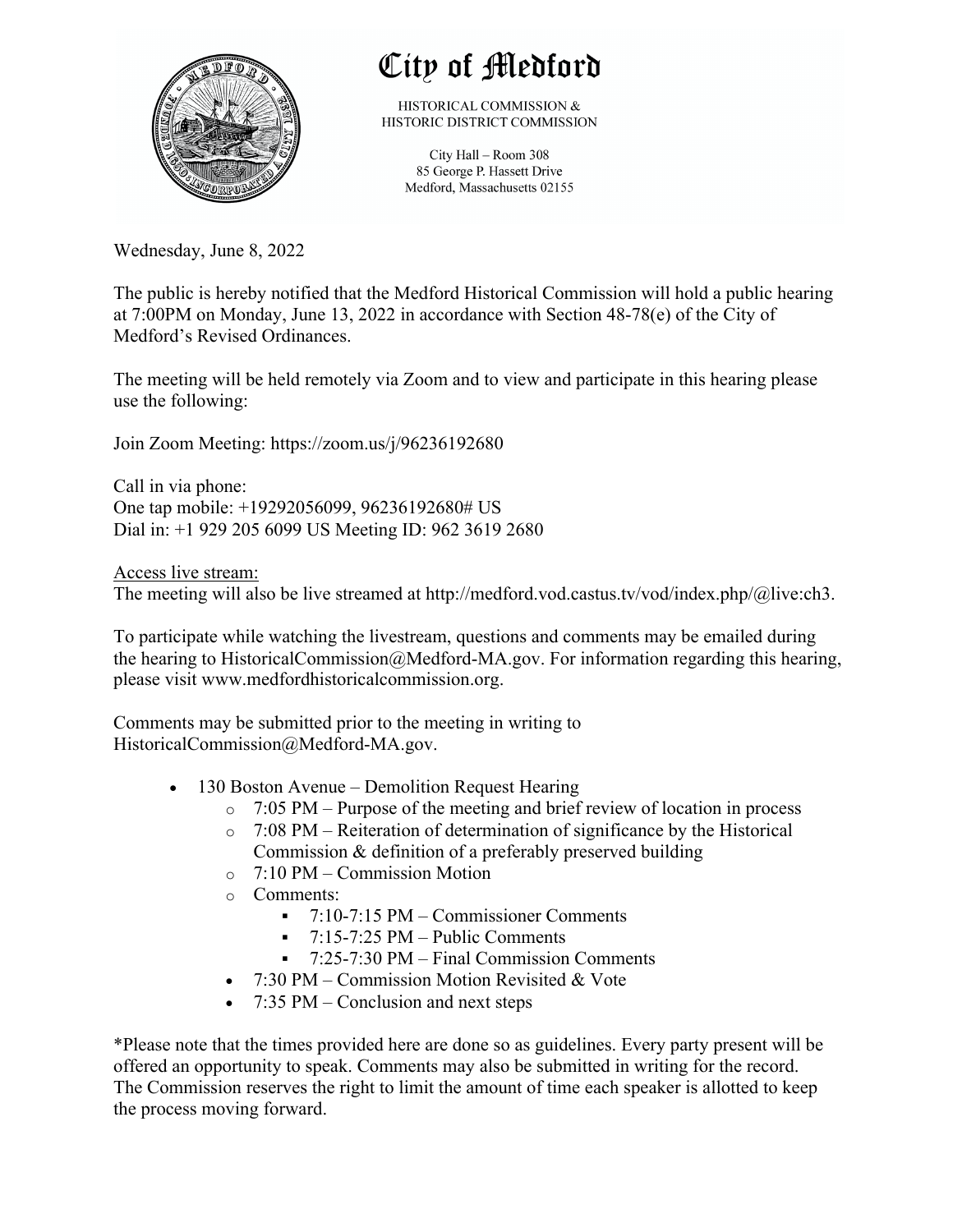

## City of Medford

HISTORICAL COMMISSION & HISTORIC DISTRICT COMMISSION

City Hall - Room 308 85 George P. Hassett Drive Medford, Massachusetts 02155

The Commission will then continue with their Public Meeting via Zoom at 7:35PM on Monday, June 13, 2022. The following items are on the agenda:

New Business:

- 10 Newcomb Street Receive Demolition Application
- 43 Wright Avenue Receive Demolition Application
- 85 Fern Road Receive Demolition Application
- 50 Winthrop Street Receive Demolition Application
- 2-4 Capen Street Receive Demolition Application
- 80 Canal Street Receive Demolition Application
- 20 Otis Street (Carriage House) Determination of Significance
- 76 Sharon Street Determination of Significance
- 136 Boston Avenue Determination of Significance
- 4054 Mystic Valley Parkway Determination of Significance
- 17 Edward Street Vote to release Demolition Delay
- 78 Cotting Street Discussion of Local Historic District Christopher Bader from HDC
- 78 Cotting Street Vote to release Demolition Delay

Old Business:

- Update on new member search
- Properties currently under Demo Delay 69 Jerome Street, 15 Hadley Place
- $\bullet$  Permit subcommittee & processes general update
- CPA Projects: Thomas Brooks' Park general update
- Survey Projects: Brickyards/Mystic Park Project & Fulton Heights general update
- Local Historic Districts general update
- Approval of Meeting Minutes

Jennifer M. Keenan Chair, Medford Historical Commission Next Meeting: July 11, 2022